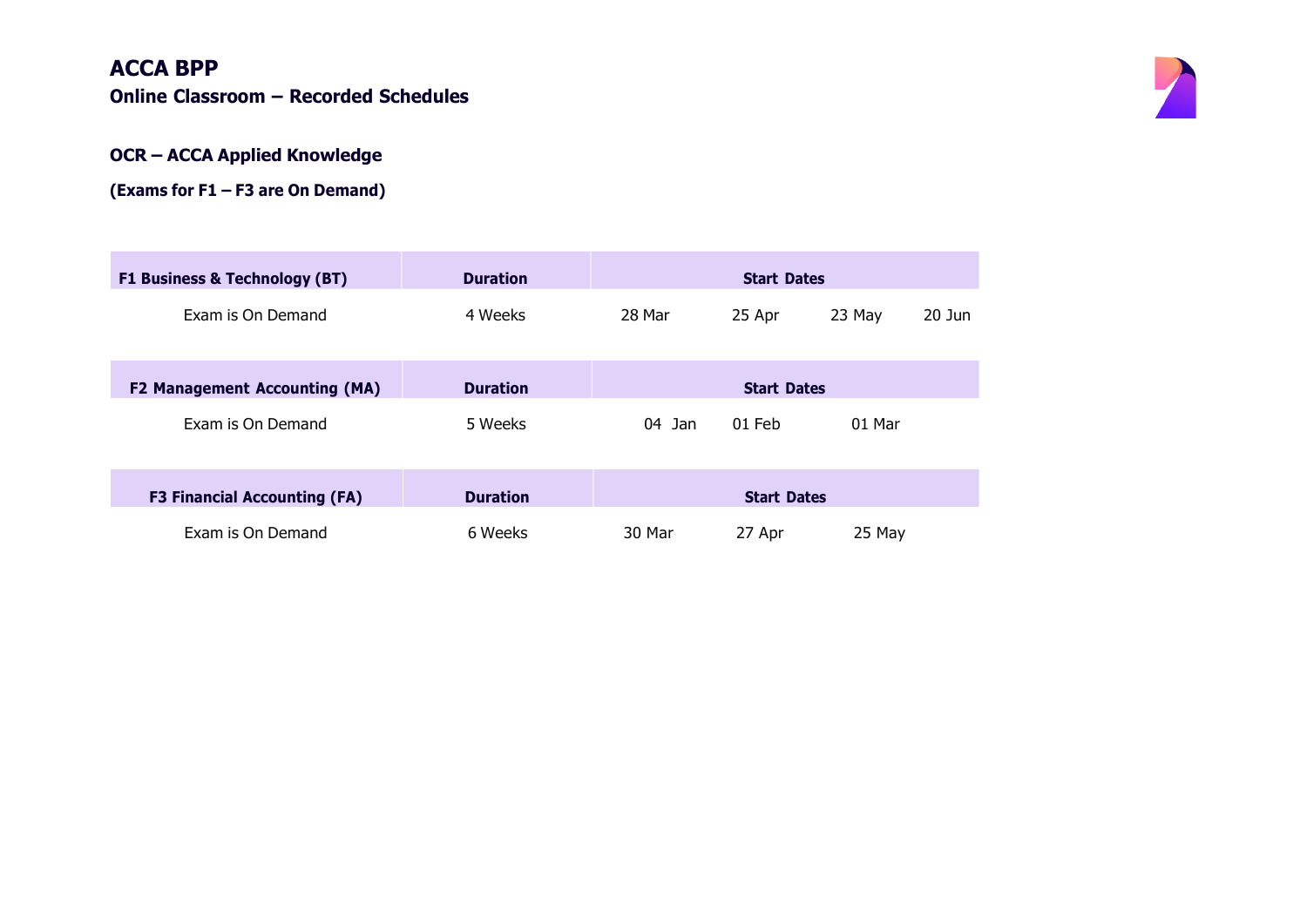# **ACCA BPP Online Classroom – Recorded Schedules**



### **OCR – ACCA Applied Skills**

| <b>F5 Performance Management (PM)</b> | <b>Duration</b>                       | <b>Start Dates</b> |        |        |
|---------------------------------------|---------------------------------------|--------------------|--------|--------|
|                                       | Depending on Start<br>Date/ 6-8 Weeks | 21 Feb             | 28 Mar | 25 Apr |
| <b>F7 Financial Reporting (FR)</b>    | <b>Duration</b>                       | <b>Start Dates</b> |        |        |
|                                       | Depending on Start<br>Date/ 6-8 Weeks | 21 Feb 28 Mar      |        | 25 Apr |
| <b>F8 Audit &amp; Assurance (AA)</b>  | <b>Duration</b>                       | <b>Start Dates</b> |        |        |
|                                       | Depending on Start<br>Date/ 6-8 Weeks | 21 Feb             | 28 Mar | 25 Apr |
| F9 Financial Management (FM)          | <b>Duration</b>                       | <b>Start Dates</b> |        |        |
|                                       | Depending on Start<br>Date/ 6-8 Weeks | 21 Feb 28 Mar      |        | 25 Apr |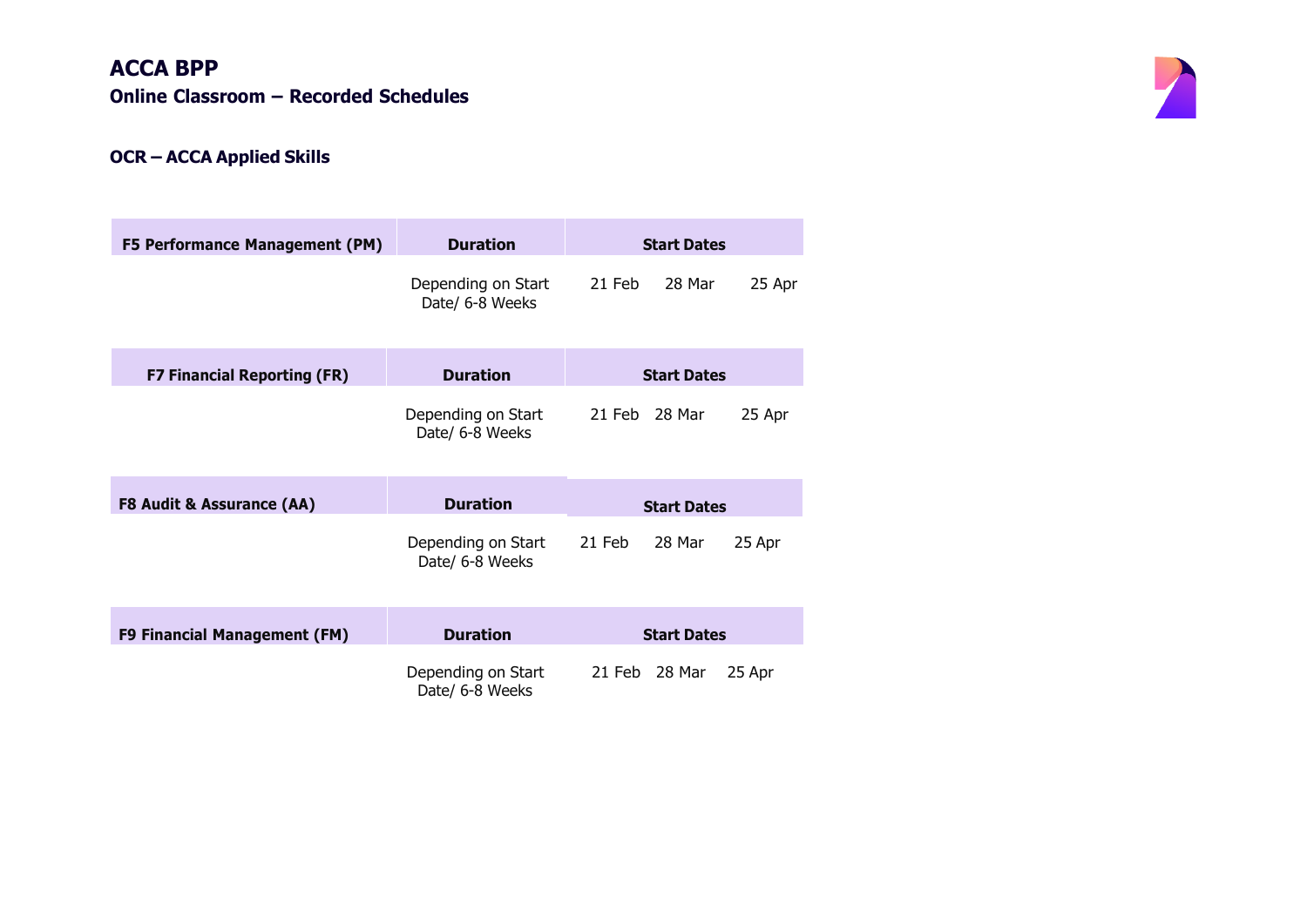# **ACCA BPP**

**Online Classroom – Recorded Schedules**

### **OCR – ACCA Professional Papers**

| <b>Strategic Business Leader (SBL)</b>                 | <b>Duration</b>                       |        | <b>Start Dates</b> |
|--------------------------------------------------------|---------------------------------------|--------|--------------------|
|                                                        | Depending on Start<br>Date/ 6-8 Weeks | 22 Feb | 29 Mar 25 Apr      |
| <b>Strategic Business Reporting (SBR)</b>              | <b>Duration</b>                       |        | <b>Start Dates</b> |
|                                                        | Depending on Start<br>Date/ 6-8 Weeks | 22 Feb | 29 Mar 25 Apr      |
| <b>Advanced Performance</b><br><b>Management (APM)</b> | <b>Duration</b>                       |        | <b>Start Dates</b> |
|                                                        | Depending on Start<br>Date/ 6-8 Weeks | 23 Feb | 30 Mar 25 Apr      |